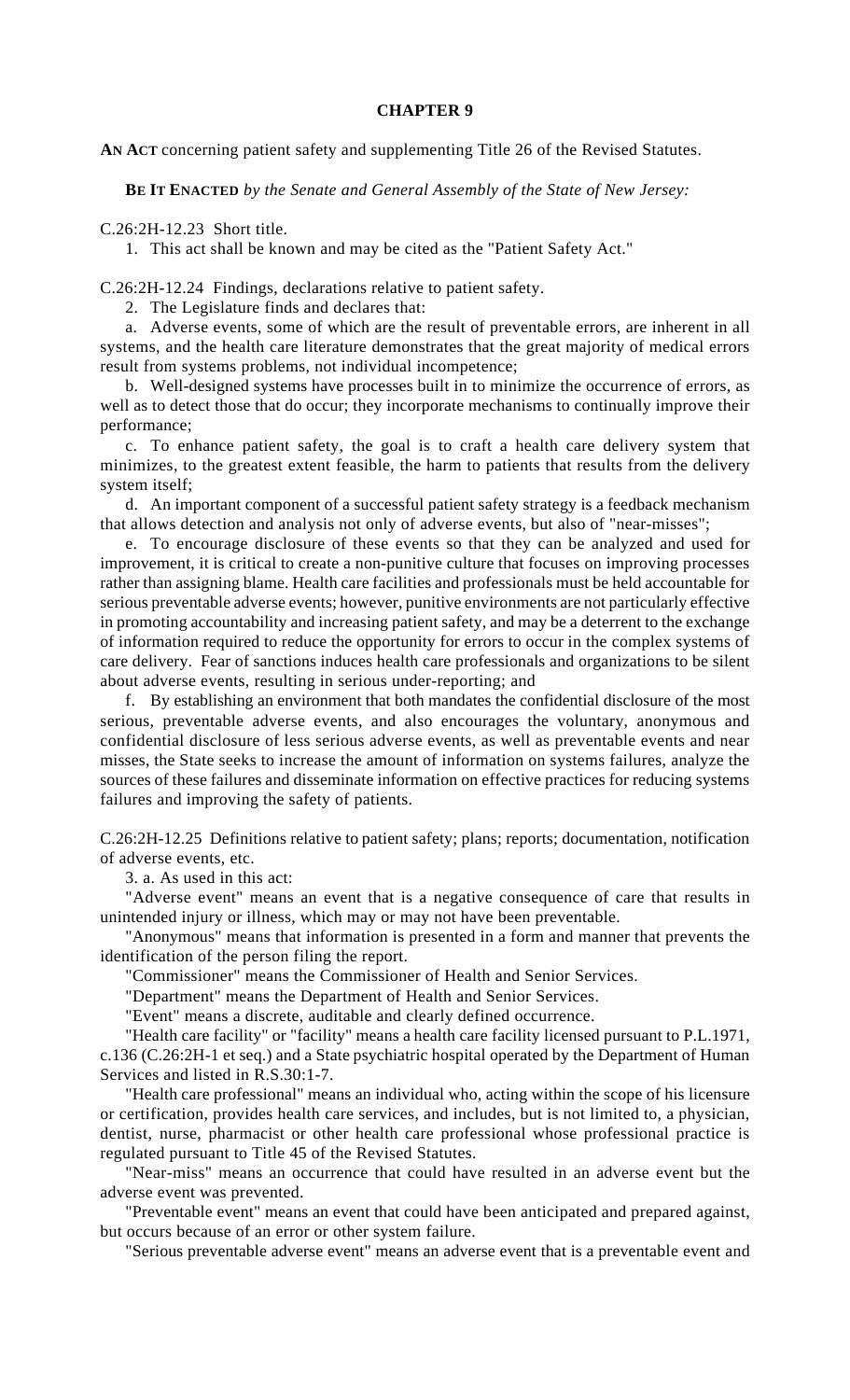2

results in death or loss of a body part, or disability or loss of bodily function lasting more than seven days or still present at the time of discharge from a health care facility.

b. In accordance with the requirements established by the commissioner by regulation, pursuant to this act, a health care facility shall develop and implement a patient safety plan for the purpose of improving the health and safety of patients at the facility.

The patient safety plan shall, at a minimum, include:

(1) a patient safety committee, as prescribed by regulation;

(2) a process for teams of facility staff, which teams are comprised of personnel who are representative of the facility's various disciplines and have appropriate competencies, to conduct ongoing analysis and application of evidence-based patient safety practices in order to reduce the probability of adverse events resulting from exposure to the health care system across a range of diseases and procedures;

(3) a process for teams of facility staff, which teams are comprised of personnel who are representative of the facility's various disciplines and have appropriate competencies, to conduct analyses of near-misses, with particular attention to serious preventable adverse events and adverse events; and

(4) a process for the provision of ongoing patient safety training for facility personnel. The provisions of this subsection shall not be construed to eliminate or lessen a hospital's obligation under current law or regulation to have a continuous quality improvement program.

c. A health care facility shall report to the department or, in the case of a State psychiatric hospital, to the Department of Human Services, in a form and manner established by the commissioner, every serious preventable adverse event that occurs in that facility.

d. A health care facility shall assure that the patient affected by a serious preventable adverse event or an adverse event specifically related to an allergic reaction, or, in the case of a minor or a patient who is incapacitated, the patient's parent or guardian or other family member, as appropriate, is informed of the serious preventable adverse event or adverse event specifically related to an allergic reaction, no later than the end of the episode of care, or, if discovery occurs after the end of the episode of care, in a timely fashion as established by the commissioner by regulation. The time, date, participants and content of the notification shall be documented in the patient's medical record in accordance with rules and regulations adopted by the commissioner. The content of the documentation shall be determined in accordance with the rules and regulations of the commissioner.If the patient's physician determines that the disclosure would seriously and adversely affect the patient's health, then the facility shall assure that the family member, if available, is notified in accordance with rules and regulations adopted by the commissioner. In the event that an adult patient is not informed of the serious preventable adverse event or adverse event specifically related to an allergic reaction, the facility shall assure that the physician includes a statement in the patient's medical record that provides the reason for not informing the patient pursuant to this section.

e. (1) A health care professional or other employee of a health care facility is encouraged to make anonymous reports to the department or, in the case of a State psychiatric hospital, to the Department of Human Services, in a form and manner established by the commissioner, regarding near-misses, preventable events and adverse events that are otherwise not subject to mandatory reporting pursuant to subsection c. of this section.

(2) The commissioner shall establish procedures for and a system to collect, store and analyze information voluntarily reported to the department pursuant to this subsection. The repository shall function as a clearinghouse for trend analysis of the information collected pursuant to this subsection.

f. Any documents, materials or information received by the department, or the Department of Human Services, as applicable, pursuant to the provisions of subsections c. and e. of this section concerning serious preventable adverse events, near-misses, preventable events and adverse events that are otherwise not subject to mandatory reporting pursuant to subsection c. of this section, shall not be:

(1) subject to discovery or admissible as evidence or otherwise disclosed in any civil, criminal or administrative action or proceeding;

(2) considered a public record under P.L.1963, c.73 (C.47:1A-1 et seq.) or P.L.2001,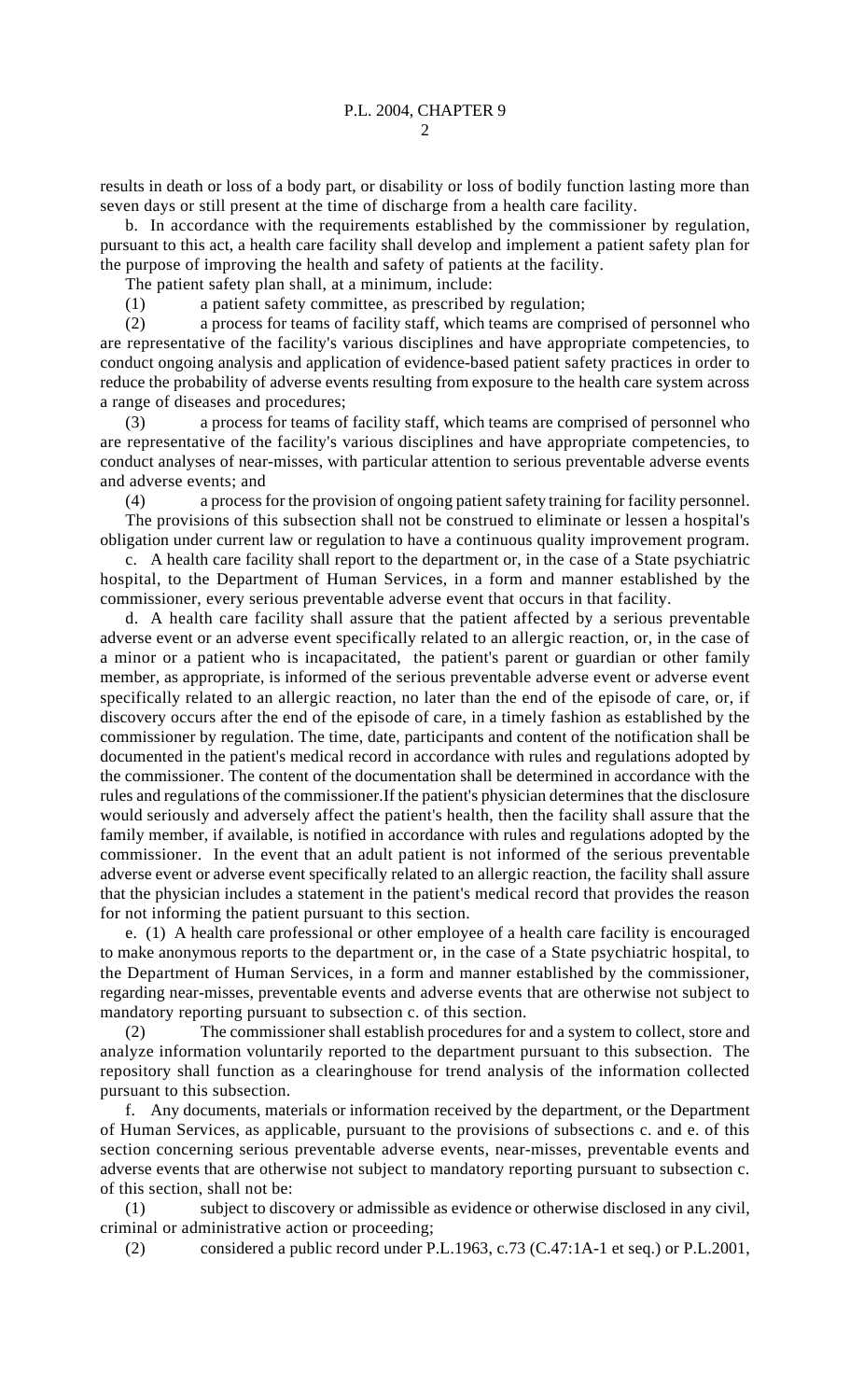## c.404 (C.47:1A-5 et al.); or

(3) used in an adverse employment action or in the evaluation of decisions made in relation to accreditation, certification, credentialing or licensing of an individual, which is based on the individual's participation in the development, collection, reporting or storage of information in accordance with this section. The provisions of this paragraph shall not be construed to limit a health care facility from taking disciplinary action against a health care professional in a case in which the professional has displayed recklessness, gross negligence or willful misconduct, or in which there is evidence, based on other similar cases known to the facility, of a pattern of significant substandard performance that resulted in serious preventable adverse events.

The information received by the department, or the Department of Human Services, as applicable, shall be shared with the Attorney General in accordance with rules and regulations adopted pursuant to subsection j. of this section, and may be used by the department, the Department of Human Services and the Attorney General for the purposes of this act and for oversight of facilities and health care professionals; however, the departments and the Attorney General shall not use the information for any other purpose.

In using the information to exercise oversight, the department, Department of Human Services and Attorney General, as applicable, shall place primary emphasis on assuring effective corrective action by the facility or health care professional, reserving punitive enforcement or disciplinary action for those cases in which the facility or the professional has displayed recklessness, gross negligence or willful misconduct, or in which there is evidence, based on other similar cases known to the department, Department of Human Services or the Attorney General, of a pattern of significant substandard performance that has the potential for or actually results in harm to patients.

g. Any documents, materials or information developed by a health care facility as part of a process of self-critical analysis conducted pursuant to subsection b. of this section concerning preventable events, near-misses and adverse events, including serious preventable adverse events, and any document or oral statement that constitutes the disclosure provided to a patient or the patient's family member or guardian pursuant to subsection d. of this section, shall not be:

(1) subject to discovery or admissible as evidence or otherwise disclosed in any civil, criminal or administrative action or proceeding; or

(2) used in an adverse employment action or in the evaluation of decisions made in relation to accreditation, certification, credentialing or licensing of an individual, which is based on the individual's participation in the development, collection, reporting or storage of information in accordance with subsection b. of this section. The provisions of this paragraph shall not be construed to limit a health care facility from taking disciplinary action against a health care professional in a case in which the professional has displayed recklessness, gross negligence or wilful misconduct, or in which there is evidence, based on other similar cases known to the facility, of a pattern of significant substandard performance that resulted in serious preventable adverse events.

h. Notwithstanding the fact that documents, materials or information may have been considered in the process of self-critical analysis conducted pursuant to subsection b. of this section, or received by the department or the Department of Human Services pursuant to the provisions of subsection c. or e. of this section, the provisions of this act shall not be construed to increase or decrease, in any way, the availability, discoverability, admissibility or use of any such documents, materials or information if obtained from any source or context other than those specified in this act.

i. The investigative and disciplinary powers conferred on the boards and commissions established pursuant to Title 45 of the Revised Statutes, the Director of the Division of Consumer Affairs in the Department of Law and Public Safety and the Attorney General under the provisions of P.L.1978, c.73 (C.45:1-14 et seq.) or any other law, rule or regulation, as well as the investigative and enforcement powers conferred on the department and the commissioner under the provisions of Title 26 of the Revised Statutes or any other law, rule or regulation, shall not be exercised in such a manner so as to unduly interfere with a health care facility's implementation of its patient safety plan established pursuant to this section. However, this act